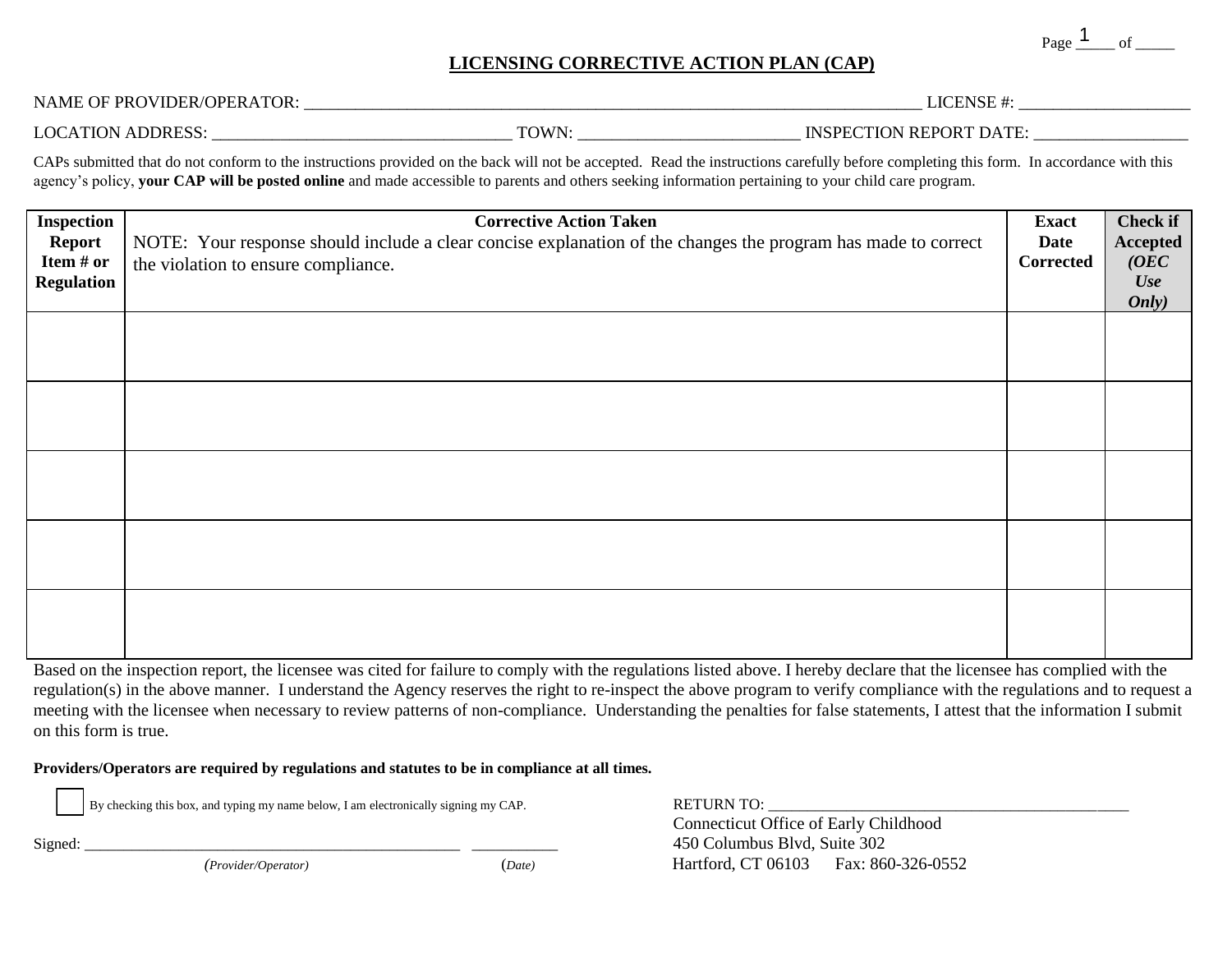Page  $\rule{1em}{0.15mm}$  of  $\rule{1em}{0.15mm}$ 

# NAME OF PROVIDER/OPERATOR: \_\_\_\_\_\_\_\_\_\_\_\_\_\_\_\_\_\_\_\_\_\_\_\_\_\_\_\_\_\_\_\_\_\_\_\_\_\_\_\_\_\_ LICENSE #: \_\_\_\_\_\_\_\_\_ INSPECTION REPORT DATE: \_\_\_\_\_\_\_\_\_\_\_\_\_

| <b>Inspection</b><br><b>Report</b><br>Item # or<br><b>Regulation</b> | <b>Corrective Action Taken</b><br>NOTE: Your response should include a clear concise explanation of the changes the program has made to<br>correct the violation to ensure compliance. | <b>Exact</b><br><b>Date</b><br>Corrected | <b>Check if</b><br>Accepted<br>(OEC)<br>Use Only) |
|----------------------------------------------------------------------|----------------------------------------------------------------------------------------------------------------------------------------------------------------------------------------|------------------------------------------|---------------------------------------------------|
|                                                                      |                                                                                                                                                                                        |                                          |                                                   |
|                                                                      |                                                                                                                                                                                        |                                          |                                                   |
|                                                                      |                                                                                                                                                                                        |                                          |                                                   |
|                                                                      |                                                                                                                                                                                        |                                          |                                                   |
|                                                                      |                                                                                                                                                                                        |                                          |                                                   |
|                                                                      |                                                                                                                                                                                        |                                          |                                                   |
|                                                                      |                                                                                                                                                                                        |                                          |                                                   |
|                                                                      |                                                                                                                                                                                        |                                          |                                                   |

Based on the inspection report, the licensee was cited for failure to comply with the regulations listed above. I hereby declare that the licensee has complied with the regulation(s) in the above manner. I understand the Agency reserves the right to re-inspect the above program to verify compliance with the regulations and to request a meeting with the licensee when necessary to review patterns of non-compliance. Understanding the penalties for false statements, I attest that the information I submit on this form is true.

By checking this box, and typing my name below, I am electronically signing my CAP.

Signed: \_\_\_\_\_\_\_\_\_\_\_\_\_\_\_\_\_\_\_\_\_\_\_\_\_\_\_\_\_\_\_\_\_\_\_\_\_\_\_\_\_\_\_\_\_\_\_\_ \_\_\_\_\_\_\_\_\_\_\_ Printed Name: \_\_\_\_\_\_\_\_\_\_\_\_\_\_\_\_\_\_\_\_\_\_\_\_\_\_\_\_\_\_\_\_\_\_\_\_\_\_\_\_\_\_\_\_\_\_\_\_\_\_\_\_\_\_